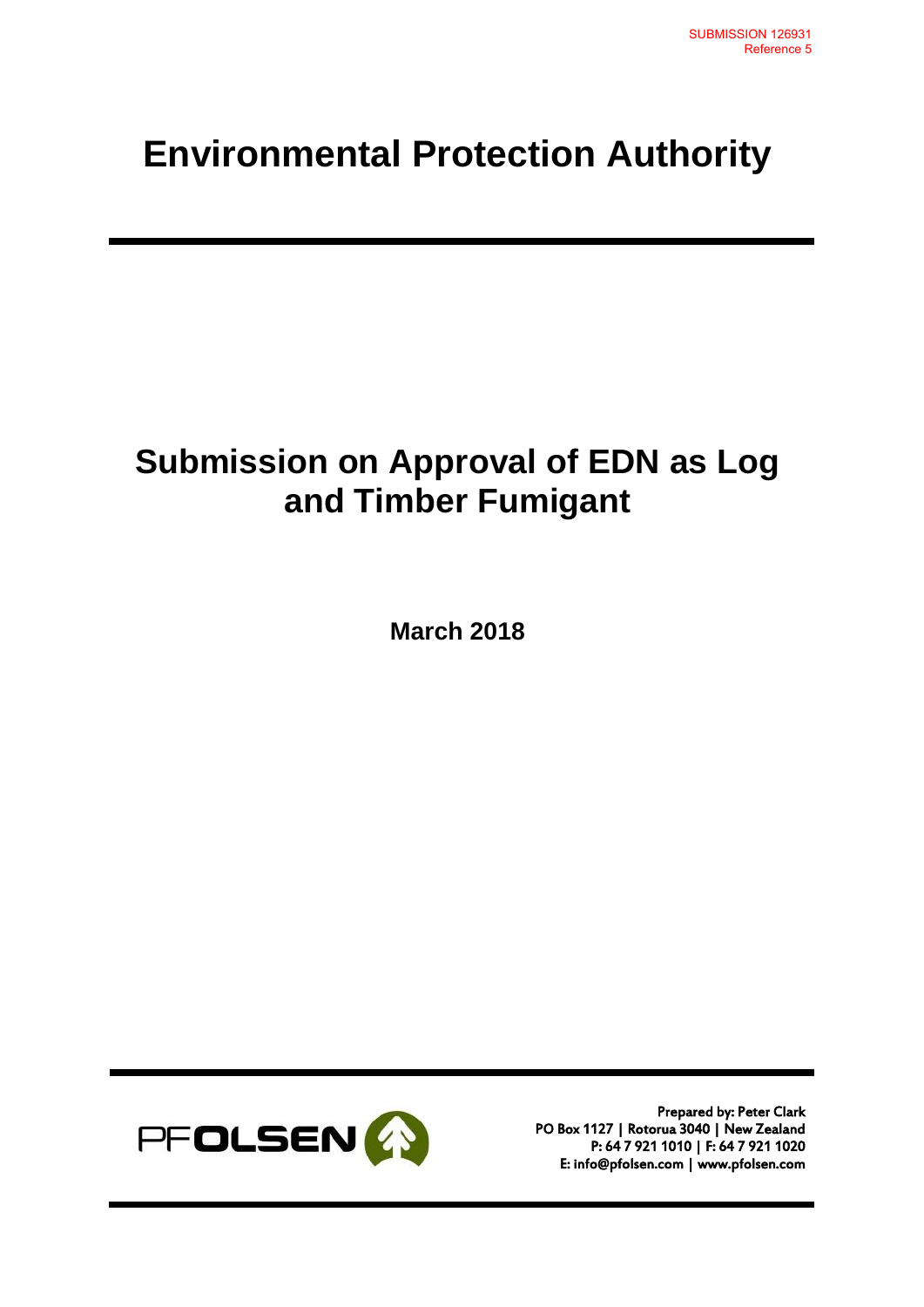| This submission is made by PF Olsen Ltd.                                                                                                                                                                                                                                                                                                    |
|---------------------------------------------------------------------------------------------------------------------------------------------------------------------------------------------------------------------------------------------------------------------------------------------------------------------------------------------|
| Contact:                                                                                                                                                                                                                                                                                                                                    |
| Peter Clark<br><b>Chief Executive Officer</b><br>peter.clark@pfolsen.com<br>07 921 7201<br>021 726 197                                                                                                                                                                                                                                      |
| PF Olsen's interest in this application is very material and direct.                                                                                                                                                                                                                                                                        |
| PF Olsen managed the harvest of 4.2 million tonnes of logs in 2017. Of this<br>about 70% or 3.0 million tonnes are exported. That is equivalent to 2<br>shiploads per week.                                                                                                                                                                 |
| New Zealand's log trade is dominated by China at about 18 million $m3$ in<br>2017. Logs stored above deck on China boats require MeBr fumigation, as<br>do all logs to India, another large and expanding export destination.                                                                                                               |
| The logs that are exported are primarily the lower grade parts of the tree,<br>with the better quality pruned and structural logs, as well as pulp logs,<br>consumed by domestic mills. Harvesting to supply these logs, without a<br>profitable export log market for the lower grade logs would be problematic<br>for most forest owners. |
| Thousands of kiwi jobs rely upon this log trade, and not just on ports. Any<br>disruption to it would have material ripple down effects:                                                                                                                                                                                                    |
| 1.<br>NZ forest harvest levels and their crews and log transport trucks<br>working would be disrupted hugely and most likely materially drop<br>off.                                                                                                                                                                                        |
| 2.<br>As a result supply of the better grade parts of the trees to domestic<br>processors would also drop off, reducing incomes and jobs in the<br>domestic processing sector. Or, if forced to cut lower grade logs as<br>an alternative, reducing profitability and economic viability of some<br>mills at least.                         |
|                                                                                                                                                                                                                                                                                                                                             |